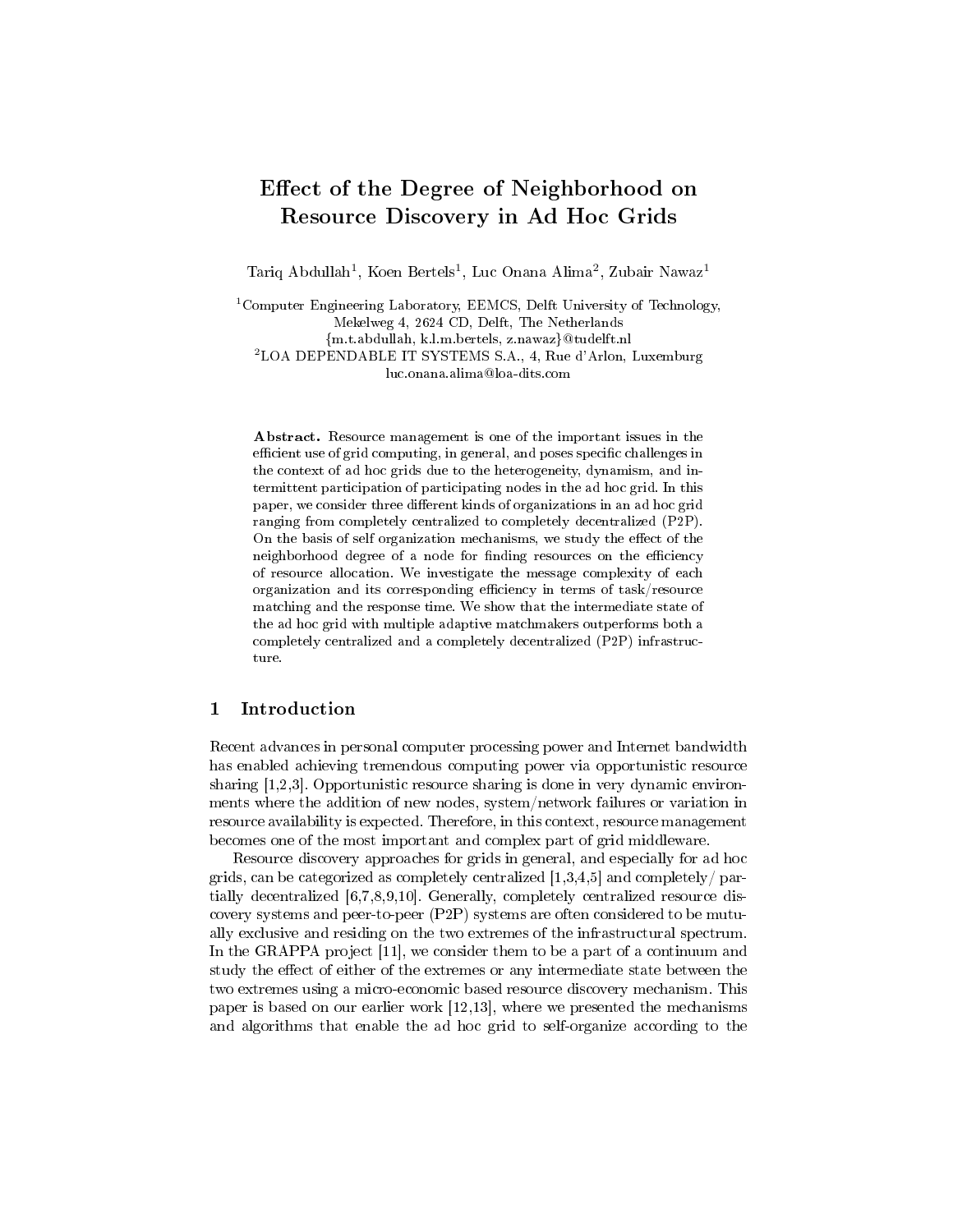workload of the ad hoc grid. In this paper, we look at the impact of adoption of a particular infrastructure, taken from the infrastructural continuum.

The contributions of this paper are as follow: First, we define the degree of neighborhood of a node for resource discovery in completely centralized, multiple adaptive matchmakers and in completely decentralized (P2P) environment in an ad hoc grid. Secondly, we analyze the effect of varying the degree of neighborhood in completely decentralized (P2P) ad hoc grid. Thirdly, we compare the results of varying the degree of neighborhood in completely decentralized approach with completely centralized approach and with multiple adaptive matchmakers approach. Fourthly, we perform the message complexity analysis of the above mentioned resource discovery approaches in order to understand the communication cost of a particular resource discovery approach. Finally, we give recommendations for trade offs in resource discovery on an infrastructural spectrum ranging from completely centralized to completely decentralized approaches in the ad hoc grids.

The rest of the paper is organized as follows. Section 2 provides an overview of related work. Section 3 describes the required background knowledge to understand the proposed model. Section 4 explains the proposed model. Section 5 provides message complexity analysis. The experimental setup and results discussion are presented in Section 6, While section 7 concludes the paper and briefs about the future work.

# 2 Related Work

Different approaches are used for resource discovery in the ad hoc grids. These approaches vary from completely centralized to completely decentralized ones. The completely centralized approaches [1,2,3,5] for the ad hoc grids employ a client-server architecture. A trusted server distributes the jobs to clients. The clients request jobs, the centralized server allocates the jobs to the clients, the clients run the jobs, and the server collects the results. The completely centralized approaches provide high throughput. However, robustness and reliability is maintained by the server. Furthermore, the above mentioned approaches have a single point of failure and the complete system becomes unavailable in case of network or server failure.

In completely/semi decentralized approaches, each node or group of nodes negotiates for its required resources with other nodes. Iamnitchi et al. [8] proposed a resource discovery approach in completely decentralized grid environments and evaluated different request forwarding algorithms. Their approach employs time to live (TTL) for resource discovery. TTL represents the maximum hop count for forwarding a request to the neighboring nodes. The TTL approach is simple but may fail to find a resource, even though that resource exists somewhere in the grid. Attribute encoding [6,7] is used for resource discovery in structured overlay network. The available resources are mapped to the nodes of a P2P structured overlay network in the attribute encoding approach. There can be a load im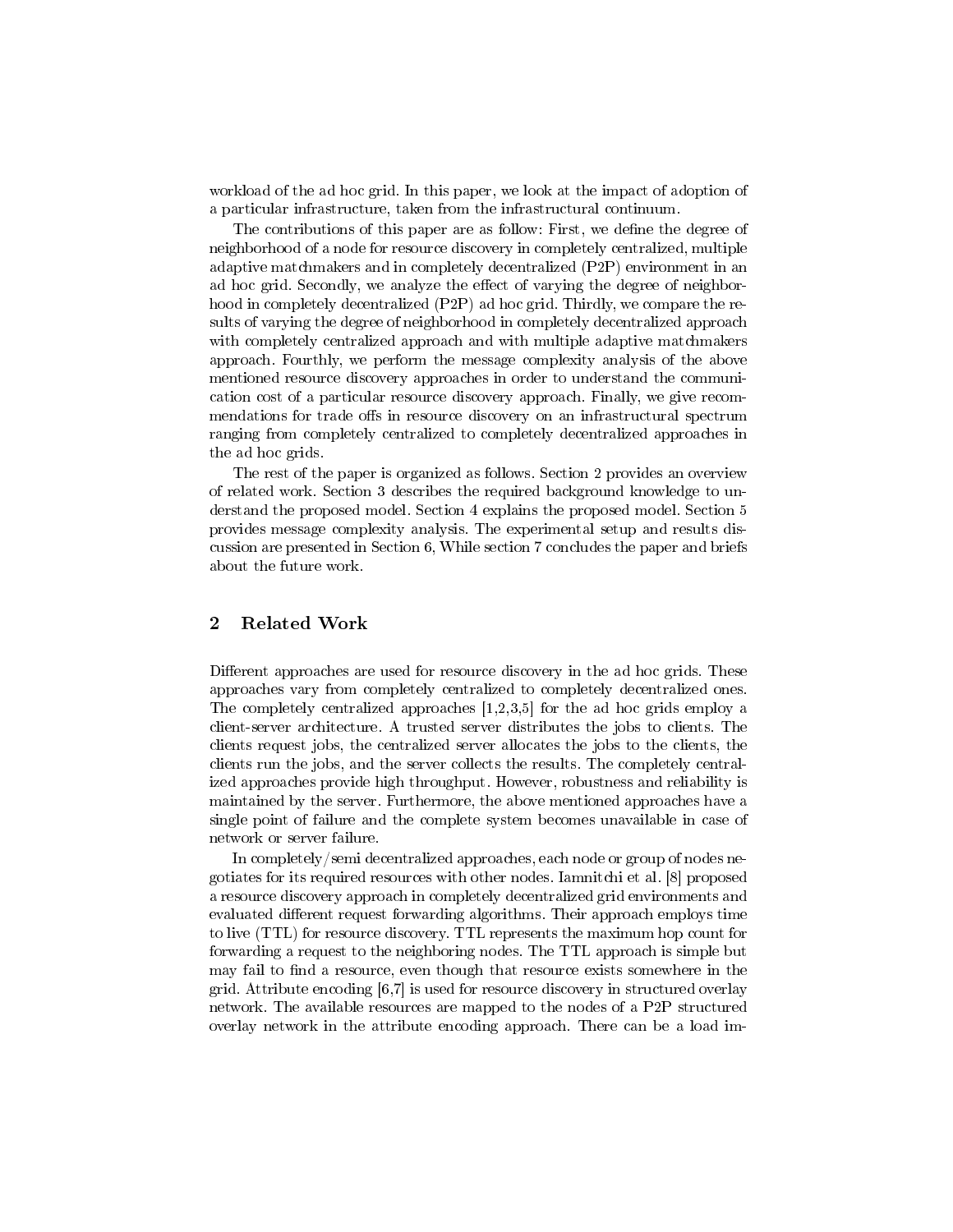balance due to attribute encoding, when the majority of encoded attributes are mapped to a small set of nodes in the overlay network.

A zone based hybrid resource/service discovery approach using Zone Routing Protocol is presented in [9]. This work is closely related to our work. The main differences from our work are the use of micro-economic approach for resource discovery and the extension of a structured overlay network [12] for ad hoc segmentation/desegmentation. The reasons for using a micro-economic approach for resource discovery in ad hoc grid are described in Section 3.1. Zhou et al. [10] exploited blocks of idle processing cycles and grouped them into geographic and night time aware overlay networks. Unfinished tasks are migrated to another night time zone when the current night time zone ends. The main drawback of this work is that the host availability model is not based on the resource requirements of a job.

This paper defines and implements a micro-economic based resource discovery approach with varying the degree of neighborhood of nodes in an ad hoc grid. Secondly, the paper analyzes the effect of the degree of neighborhood on resource discovery. Thirdly, the results are compared with the completely centralized approach and with multiple adaptive matchmakers approaches for resource discovery. Finally, the paper provides recommendations to define trade-offs for a micro-economic based resource discovery mechanism on an infrastructural spectrum ranging from the completely centralized to the completely decentralized environments.

### 3 Background Knowledge

Before presenting the proposed model, first we explain the necessary concepts needed to understand the proposed model and the experimental results.

#### 3.1 Micro-Economic Based Resource Discovery

An overview of Continuous Double Auction (CDA) based resource discovery mechanism is provided in this section. CDA is one of the many-to-many auctions in micro-economic theory. CDA supports simultaneous participation of  $producer/consumer, observes resource offer/request deadlines and can account.$ modate variations in resource availability.

Our ad hoc grid consists of autonomous nodes. Each node has resource consumer, resource producer and matchmaker agents. A node can be a consumer/ producer of resources (such as CPU, memory, disk space or bandwidth) and/or a matchmaker at the same time. A *producer node* offers its available resources (such as CPU, memory, disk space or bandwidth). A consumer node requests the desired resources in order to execute its jobs. The node playing the role of a mediator between the consumer and the producer nodes is named the resource allocator or a *matchmaker* in this work. These three kinds of agents are also three main participants in CDA based resource discovery mechanism. The resource provider agent submits resource offer (called  $ask$ ) and the resource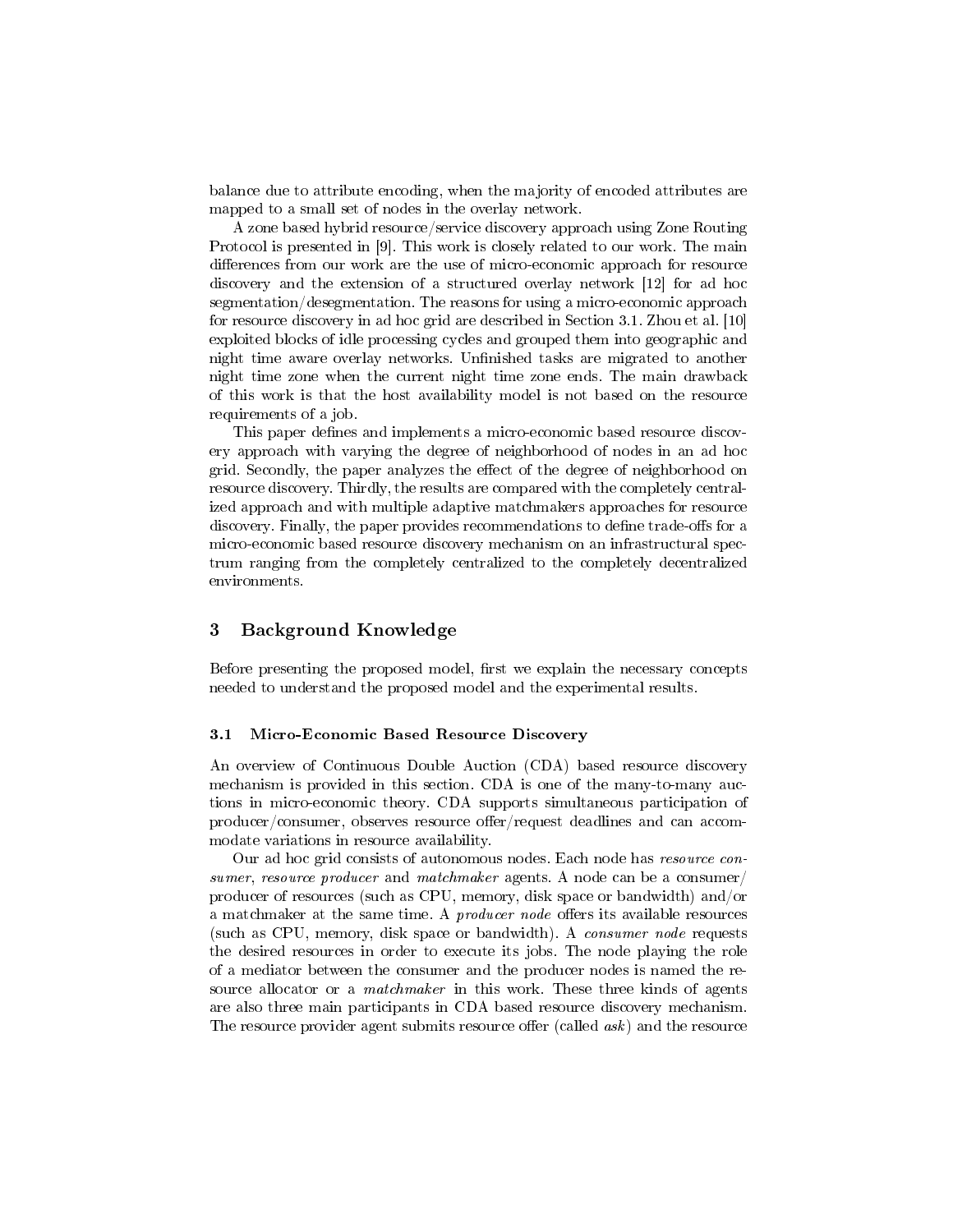consumer submits resource request (called bid) to the matchmaker agent. A resource request (bid) is specified by number of constraints such as requested resource quantity, job execution duration, job validity period (denoted by Time to Live (TTL) and represents the time duration during which a request can be processed), and bid price. Similarly, a resource offer (ask) is also specified by a number of parameters such as offered resource quantity, offer validity period (TTL, represents the time duration during which the offer can be availed), and ask price.

The matchmaker stores all received bids/asks in its request/offer repositories. The matchmaker is responsible for finding the *matched bid/ask pairs* from received bids and asks of the consumer and producer agents respectively. A matched bid/ask pair represents a pair where the resource request constraints are satisfied by the matching resource offer. The matchmaker finds the matches between the consumers and producers by matching asks (starting with lowest price and moving up) with bids (starting with highest price and moving down). The matchmaker searches all available asks (resource offers), for finding a matched bid/ask pair, on receiving a bid (resource request). A bid/ask is stored in the matchmaker repository until a match is found or its TTL is expired. The details of CDA based matchmaking mechanism and ask/bid price calculation formula can be found in [14].

#### 3.2 Resource Discovery with Multiple Adaptive Matchmakers

In multiple adaptive matchmakers resource discovery approach in an ad hoc grid, a new matchmaker(s) is introduced or removed according to the workload of the matchmaker  $[12]$ . There can be  $n$  nodes in our experiments. There can be a maximum of  $m (m < n)$ , out of n nodes, matchmakers in the multiple adaptive matchmakers approach.

Each joining consumer/producer/matchmaker node is provided a zone number to which the node belongs. The whole identifier space is divided into zones. Each zone has a responsible matchmaker. It is ensured that each consumer/ producer node is under the responsibility of a matchmaker. When a matchmaker becomes overloaded then it promotes its predecessor matchmaker node to perform matchmaking. The consumer/producer nodes under the responsibility of an overloaded matchmaker are now under the responsibility of the predecessor matchmaker. In the case that the predecessor matchmaker is already performing matchmaking (i.e. active) then the excess workload is forwarded to the successor matchmaker of the overloaded matchmaker.

Conversely, when a matchmaker is underloaded then it demotes itself and informs its predecessor and successor matchmakers about the change in its matchmaking status. The successor matchmaker of the demoted matchmaker becomes the responsible matchmaker for consumer/producer nodes that were previously under the responsibility of the demoted matchmaker. After demoting itself, the demoted matchmaker will forward the request/offer messages to its successor matchmaker. The demoted matchmaker also informs the consumer/producer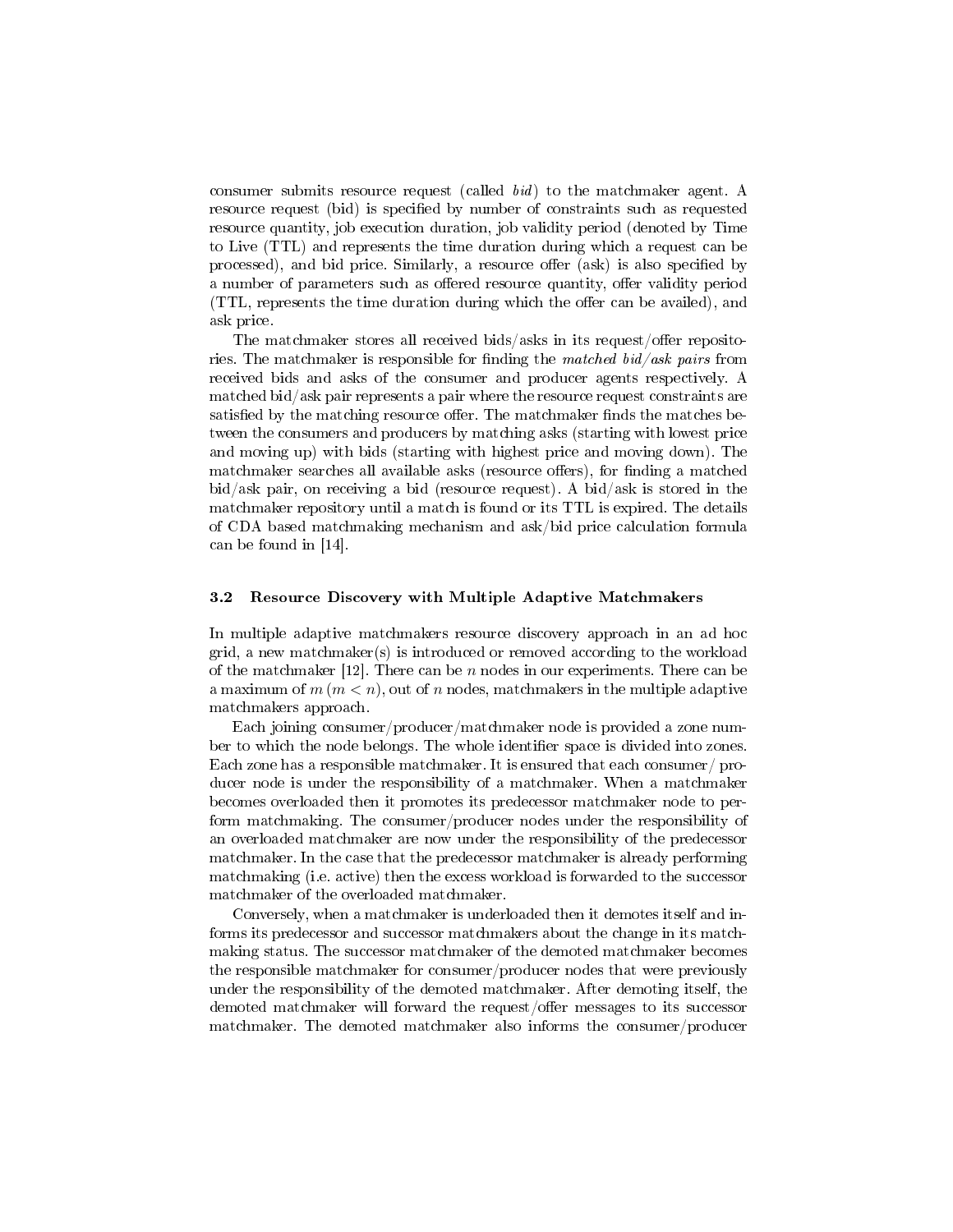node under its responsibility, about its matchmaking status change and about the new matchmaker.

A consumer/producer node finds its responsible matchmaker node with the provided information after joining the ad hoc grid. In case there is only one matchmaker in the ad hoc grid then it becomes the responsible matchmaker for all the consumer/producer nodes. The consumer/producer node can submit request/offer to the matchmaker node after finding the responsible matchmaker node. Each matchmaker node maintains matchmaking status information (active/inactive) about its predecessor and successor matchmaker nodes, after joining. The matchmaker does so by exchanging matchmaking status information with its successor and predecessor nodes.

## 4 The Neighborhood on the Infrastructural Continuum

In this section, we explain the degree of neighborhood of a node on the following points of an infrastructural spectrum that ranges from completely centralized to completely decentralized extremes.



Fig. 1: Neighborhood on the infrastructural spectrum. (a) Completely centralized. (b) Multiple adaptive matchmakers.

In order to explore the difference in resource allocation efficiency between the completely centralized and the completely decentralized (P2P) approaches, we introduce the notion of neighborhood. The degree of neighborhood of a node defines the visibility region of a node by defining the number of nodes accessible from that node. We explain the degree of neighborhood of node on the following points on an infrastructural spectrum:

- Completely Centralized Approach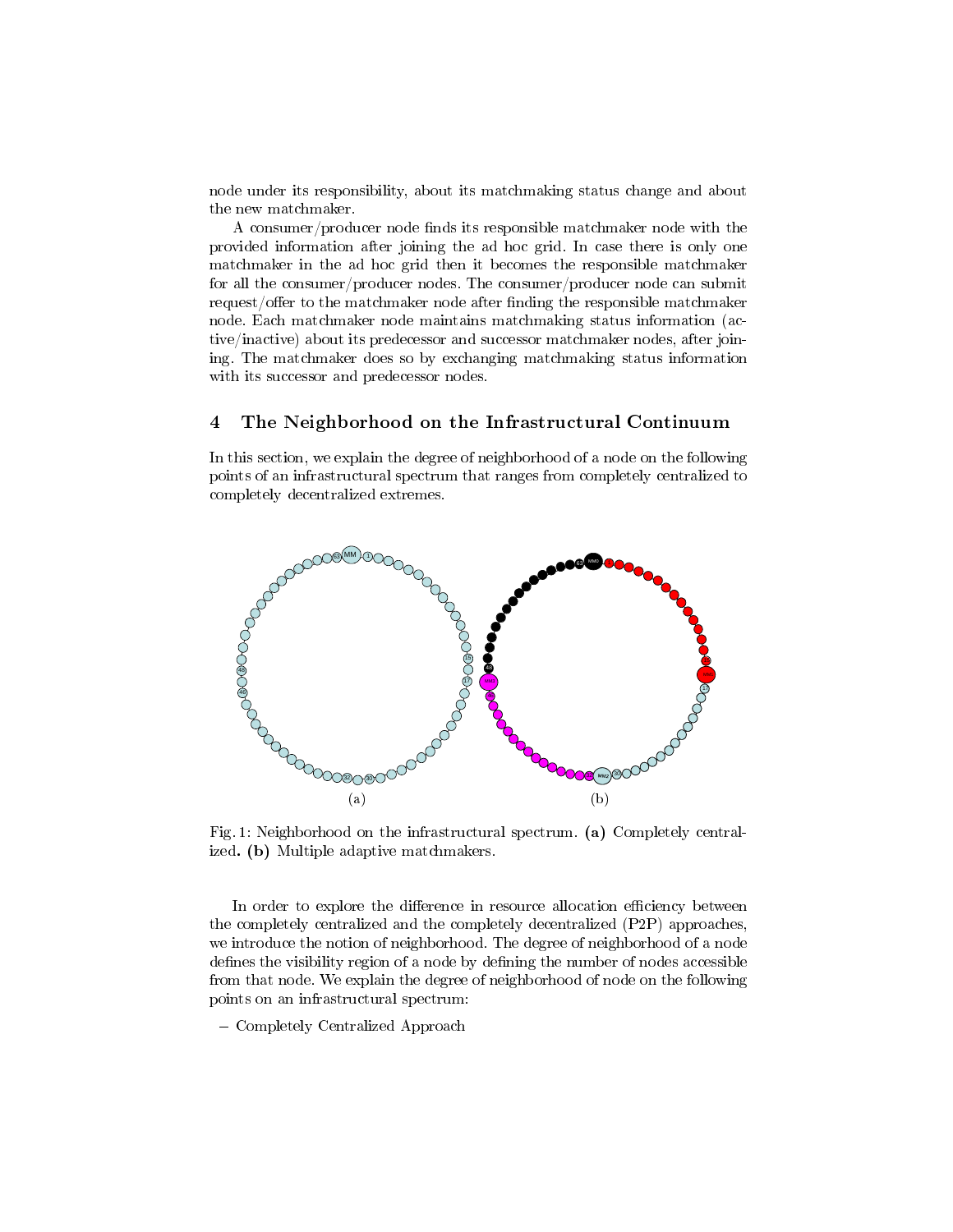

Fig. 2: Neighborhood on the infrastructural spectrum. (a) Completely decentralized degree=4. (b) Completely decentralized degree=6.

- Multiple Adaptive Matchmakers Approach

Completely Decentralized (P2P) Approach

In the completely centralized approach, with a single matchmaker, all consumer/producer nodes (see Section-3.1) send their resource requests or resource offers to the matchmaker. The matchmaker finds matches for resource requests from received resource offers and informs the matched consumer/producer nodes. As all participating consumer/producer nodes can send their request/offer message to the matchmaker only, therefore the neighborhood of a consumer/producer node is  $n(n)$  being the total number of the nodes in the ad hoc grid). This is represented in Figure-1a, where there is only one matchmaker.

In the multiple adaptive matchmakers approach, an intermediate centralized approach using multiple adaptive matchmakers, each consumer/producer node is under the responsibility of one matchmaker at any given point in time. The matchmaker is demoted or promoted according to the workload of the matchmaker(s) in the ad hoc grid. Then number of matchmaker(s) and the responsible matchmaker of a consumer/producer node may also change by the promotion/demotion of the matchmaker(s) [12]. As each consumer/producer node is under the responsibility of only one matchmaker at any given point in time, therefore the neighborhood of a consumer/producer nodes is  $n/m$  (*n* being the total number of the participating nodes and  $m$  being the number of matchmakers). This is represented in Figure 1b, where multiple matchmakers are represented with different colors and the consumer/producer nodes in each zone are represented by the color of their responsible matchmaker.

In the **completely decentralized (P2P)** approach, where every node is its own matchmaker, each node looks for the appropriate resources from all the nodes in its degree of neighborhood. The ad hoc grid is implemented on top of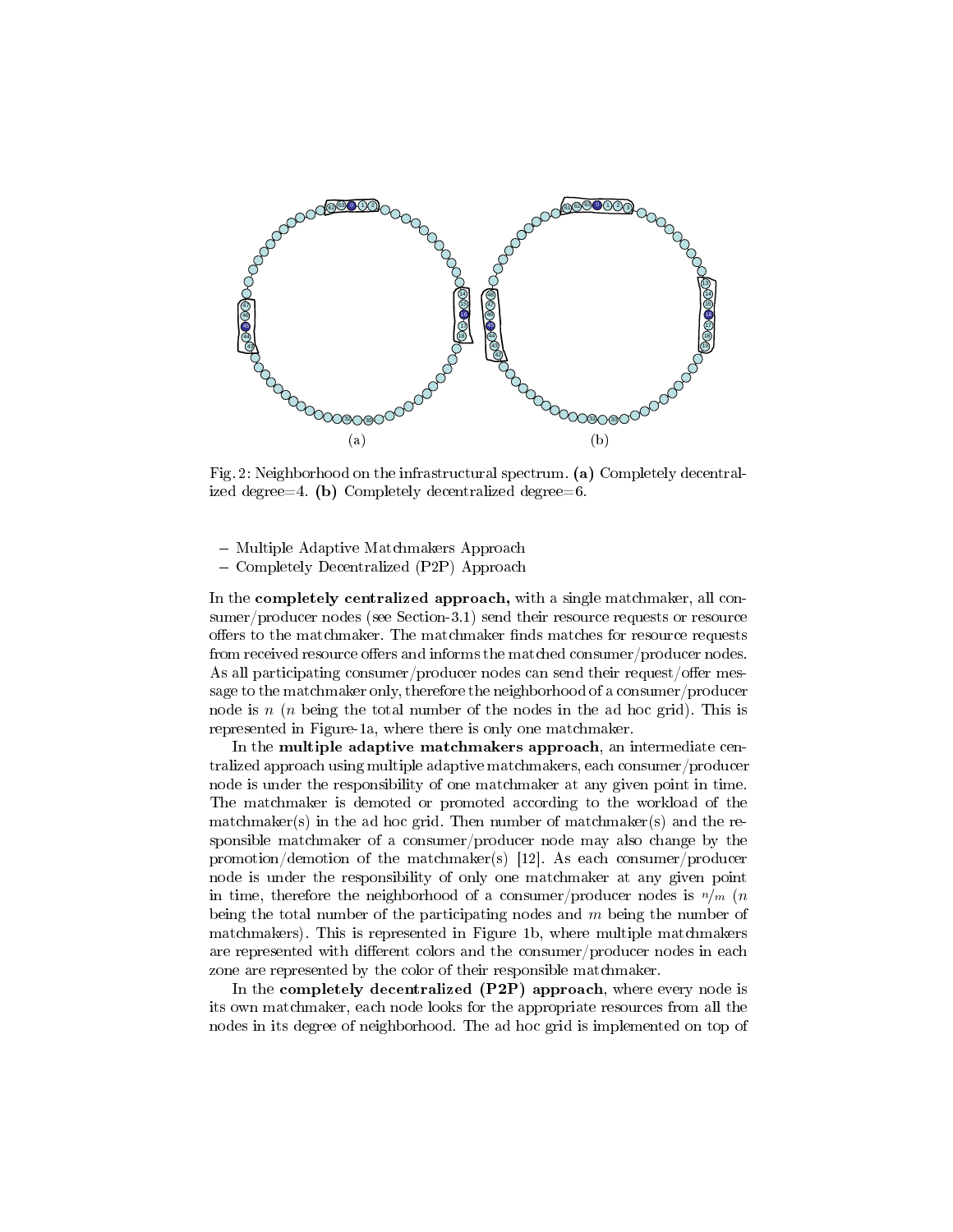

Fig. 3: (a) Number of messages exchanged when varying the degree of neighborhood in completely decentralized (P2P) approach. (b) Number of messages exchanged in centralized and in multiple adaptive matchmakers approach.

Pastry [15], a structured P2P overlay network. The degree of neighborhood of a node is implemented and varied with the help of Pastry node's leaf set [15] in our ad hoc grid, which is explained below.

We consider a Pastry node with nodeID  $x$  for explaining the degree of neighborhood in the ad hoc grid. Each node in Pastry is assigned a 128 bits unique node identifier (referred to as  $nodeID$  hereafter). A Pastry node's leaf set contains L closest nodeIDs to the nodeID x. The leaf set, L, comprises of  $|L|/2$  numerically closest larger nodeIDs and  $|L|/2$  numerically closest smaller nodeIDs, relative to any node's nodeID in a Pastry overlay network. Here  $|L|$  represents the cardinality of the leaf set  $L$ . The visibility of a node in the ad hoc grid increases with an increase in its degree of neighborhood. The neighborhood degree 4 and 6 of different arbitrary nodes (with nodeIDs 0, 16 and 45) in a completely decentralized ad hoc grid are represented in Figures 2a and in 2b respectively.

Typically, a Pastry node can route a message to another Pastry node in less than  $\log_{2^b} N$  steps [15]. A Pastry node directly sends a message to its leaf set members. As the neighborhood is implemented as the leaf set, therefore, all the message exchange between our ad hoc grid nodes take only one hop instead of  $log_{2^b} N$  hops.

## 5 Message Complexity Analysis for Finding a Match

It is important to understand the cost implications of a particular organization of the ad hoc grid. To this purpose, we analyze the number of messages exchanged for finding a matched pair in the completely centralized, multiple adaptive matchmakers and in completely decentralized (P2P) resource discovery approaches.

First, we analyze the **completely centralized approach**. Let  $n$  be the total number of participating nodes. These nodes can play the role of a consumer or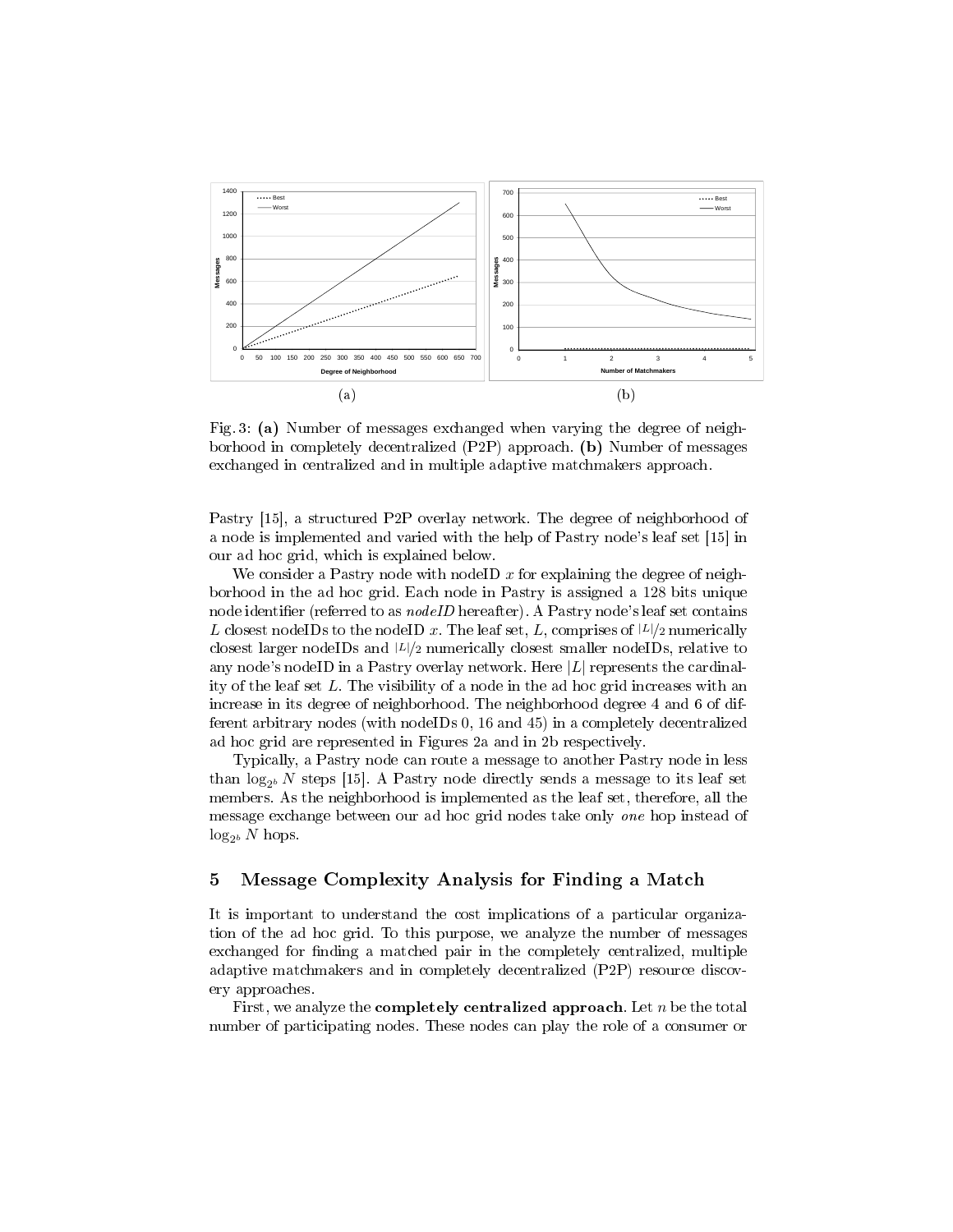|                                    |       | Best Case Worst Case      |
|------------------------------------|-------|---------------------------|
| Total Centralized (One Matchmaker) |       | $n+2$                     |
| Multiple Matchmakers               |       | $\left  m+n_{i}+1\right $ |
| Varying the degree of Neighborhood | $d+1$ | $2d + 1$                  |

Table 1: Messages exchanged to find a match.

a producer at any given time. There is only one matchmaker in the centralized resource discovery approach. In the best case, a consumer node sends a request to the matchmaker and a producer node sends a resource offer to the matchmaker. The matchmaker finds a match and a reply message is sent to the consumer and producer nodes. In the worst case,  $n-1$  nodes will send their offers to the matchmaker. Only then the matchmaker can find a suitable offer for the received request and a matched message is sent to both matching consumer and producer nodes. Hence, only 4 messages are required in the best case and  $n+2$ messages are required in the worst case to find a matched request/offer pair in the centralized resource discovery approach.

In case of the multiple adaptive matchmakers approach, each matchmaker is responsible for certain number of nodes out of all the participating nodes. An overloaded matchmaker forwards its excess workload to its neighboring matchmaker. The details of matchmaker(s) promotion/demotion and excess workload forwarding are discussed in  $[12]$ . Let *n* be the total number of participating nodes, m be the number of matchmakers, where  $m < n$ , and  $n_i$  be the number of nodes under the responsibility of matchmaker  $m_i$ , where

 $i = 1, 2, 3, ..., m$ , in the ad hoc grid, such that:  $n = \sum_{i=1}^{m} n_i$  $\frac{i=1}{i}$ 

The best case for a matchmaker in the multiple adaptive matchmaker approach is the same as that of the centralized approach. However, in the worst case, a request/offer message may be forwarded to at most  $m-1$  matchmakers  $[12]$ . Therefore, the maximum number of messages to find a match will be  $(m-1) + n_i + 2$ , where  $n_i$  is the number of nodes under the responsibility of  $(m-1)^{th}$  matchmaker and 2 represents the matched message sent to both matched consumer and producer.

For the **completely decentralized**  $(P2P)$  approach with varying the degree of neighborhood, let  $n$  be the total number of nodes and  $d$  be the degree of neighborhood, such that  $d = 2, 4, 6, 8, ..., n$  in the ad hoc grid. In the best case, all the neighboring nodes will send offers to the current node, for its resource request, and one matched message will be sent to the matching producer node. Hence, the number of messages will be  $d + 1$ . The worst case scenario of this protocol, varying the degree of neighborhood, was explained in the start of this section. A node will send its resource request/offer to all neighboring nodes, and all neighboring nodes will send a resource offer/request to the sender node. The sender node will send a confirmation message to the selected producer/consumer node. Total number of exchanged messages to find a matched pair will be  $2d+1$ .

It is important to point out that the differentiating point in the analyzed resource discovery approaches, is the matchmaker's ability to search for a required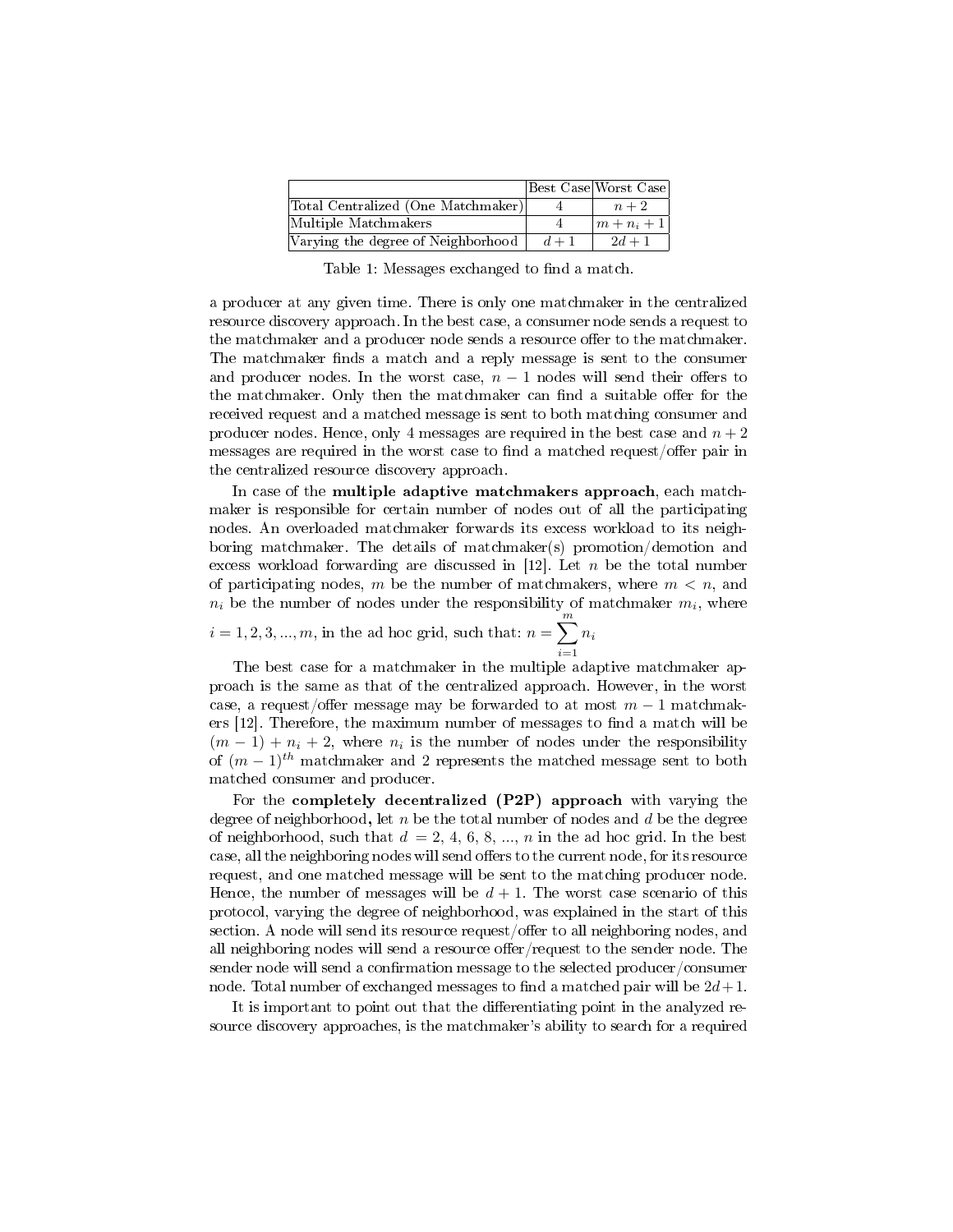resource from the nodes under its responsibility or in its degree of neighborhood. The matchmaker agent can look at the submitted offers of the nodes under its responsibility in the completely centralized and in multiple adaptive matchmakers approach. The matchmaker agent is limited by the degree of neighborhood (except when  $d = n$ ) and cannot search the resources of all participating nodes. Figure 3a and 3b compare the number of messages required to find a match in the varying the degree of neighborhood approach with centralized and multiple adaptive matchmakers approach, respectively, in the ad hoc grid.

Although the distribution of ad hoc grid nodes among two or more matchmakers vary according to the workload of the matchmakers [12], we assume  $n_i = \frac{n}{m}$  for the case of multiple adaptive matchmakers, while comparing the message complexity for varying the degree of neighborhood in completely decentralized approach with other two approaches in Figure 3a and 3b.  $1MM$  represents one matchmaker of the centralized approach, whereas  $2MM, ..., 5MM$ represent two or multiple matchmakers of the multiple adaptive matchmakers approach in Figure 3b. The number of messages exchanged in different resource discovery approaches are summarized in Table 1.

## 6 Experimental Setup and Results

We developed our ad hoc grid experimental platform on top of Pastry [15]. Although we used Pastry, in principle any other structured overlay network can be used. Pastry is a self-organizing and adaptive overlay network. Pastry is used for node arrival/departure, node failure handling, and for message routing in this work. Node join/leave and Pastry message routing is explained in [15].

The experiments are executed on PlanetLab [16]. PlanetLab is a global, community-based effort and is used mostly for network related experiments. The PlanetLab nodes are connected through the Internet. Research institutions/ organizations contribute a minimum of 2 computing machines. The researchers of the corresponding institute/organization are granted access to a pool of more than 1000 PlanetLab nodes.

The experiments are executed to answer the questions discussed in Section 1. The first set of experiments are executed to analyze the effect of varying the degree of neighborhood. In the second set of experiments, the experimental results with varying the degree of neighborhood are compared with total centralized approach and with multiple adaptive matchmakers approach for resource discovery in an ad hoc grid.

The number of participating nodes varies from 15 to 650. The number of matchmakers varies from 1 to 5 in the experiments with multiple adaptive matchmakers. TTL of the request/offer messages is set to  $10000$  milliseconds in order to cater the delays observed in PlanetLab. In this work, we have only considered computational power (CPU cycle) as a resource. However, other resources like memory, bandwidth and disk storage can also be incorporated in this model. The job execution time, job deadline, budget, and request/offer computational resource amount are randomly generated from a predened range. The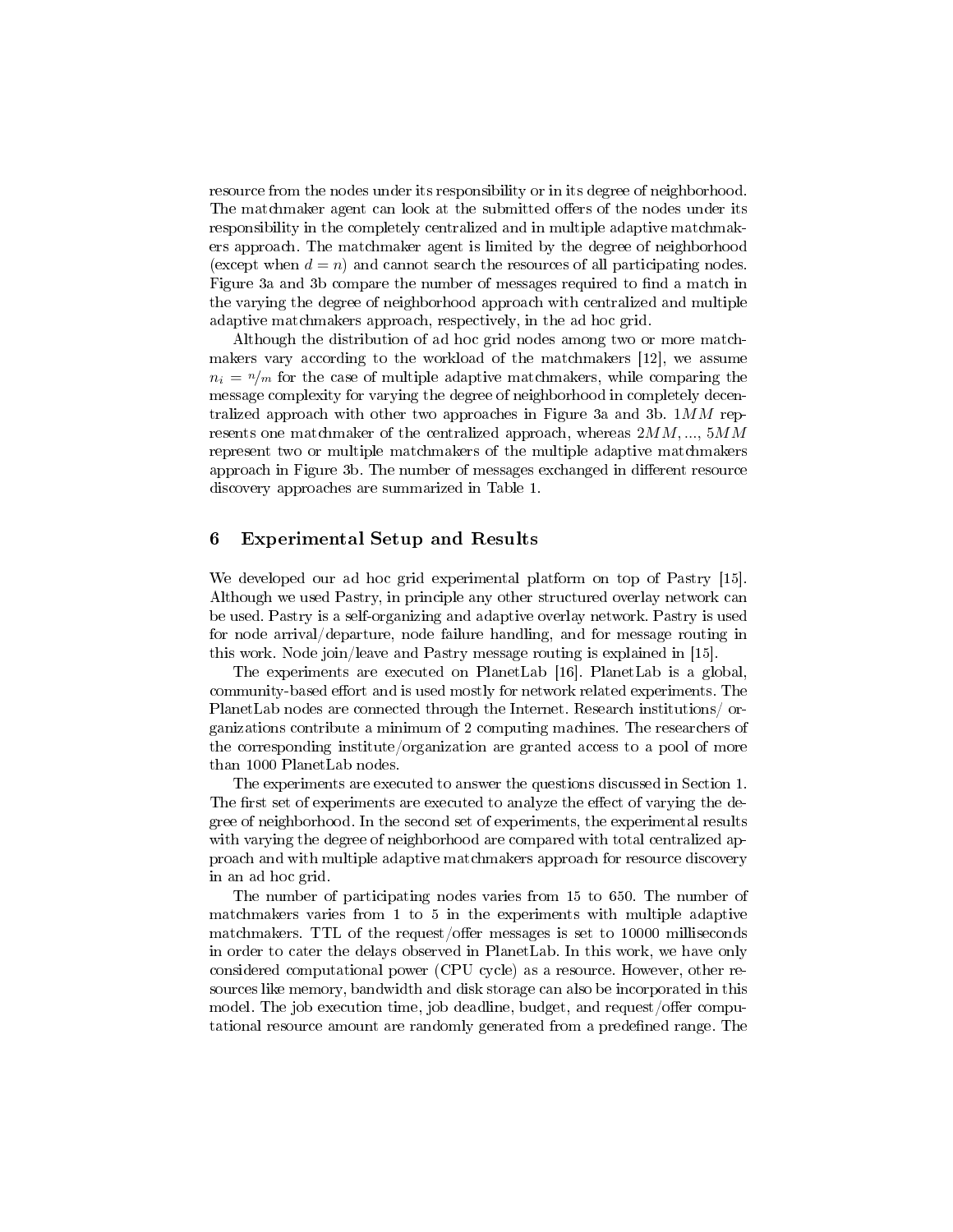request/offer resource quantity varies for each request/offer message. Data presented is obtained after the system reaches a steady state, when  $1/4th$  of the experiment time is elapsed.

Matchmaking efficiency, response time and the message complexity are analyzed in these experiments. Message complexity analysis is explained in Section 5. The matchmaking efficiency in time interval  $T = [T_{start}, T_{end}]$  is defined as:

$$
(\sum_{T_{start}}^{T_{end}}\textit{Matched Message}/\sum_{T_{start}}^{T_{end}}\textit{Total Message})*100
$$

Where  $T_{start}$  and  $T_{end}$  represent the start and end time of the time interval  $T = [T_{start}, T_{end}]$ . The response time denotes the time interval, starting from the time a message is received, and ends at the moment when a match is found for the received message. The response time is calculated as:  $RT = T_{match} - T_{receive}$ , where  $RT$  represents the response time,  $T_{match}$  is the time when the matchmaker agent found a matching offer/request for the received request/offer message and  $T_{receive}$  is the receiving time of the received request/offer message.

All the experiments are executed in different network conditions, including task intensive ( $tasks \ge$  resources), balanced ( $tasks \approx$  resources) and resource intensive  $(tasks \ll \text{resources})$  network conditions. The task intensive network condition in our experiments is the case when approximately 80% of the participating nodes act as resource consumers and 20% as resource producers. The consumer-to-producer ratio is 50%−50% in the balanced network condition and the consumer-to-producer ratio is  $20\% - 80\%$  in resource intensive network condition. The experimental results of balanced network condition are presented and explained in the next section.

#### 6.1 Experimental Results

First, we look at the matchmaking efficiency in the completely centralized resource discovery approach (number of matchmaker as 1 in Figure 4a) and with multiple adaptive matchmakers resource discovery approach (number of matchmakers  $> 1$  in Figure 4a). The **completely centralized approach** shows higher matchmaking efficiency for small workloads. However, one matchmaker cannot maintain its matchmaking efficiency with the increasing work load. The matchmaking efficiency keeps on decreasing with increasing work load of the matchmaker. This phenomenon can be understood with the following explanation. With the increasing workload, the matchmaker has to process more messages, so it takes more time to find matched pairs. This results in an increased response time of the matchmaker. Since each request/offer message has a validity period (TTL), therefore the TTL of the request/offer messages start expiring with increased processing time of the matchmaker and consequently the matchmaking efficiency of the matchmaker decreases with increasing workload of the matchmaker. The work load threshold for one matchmaker system, decreasing matchmaking efficiency with increasing workload of a matchmaker are explained in our earlier work [13].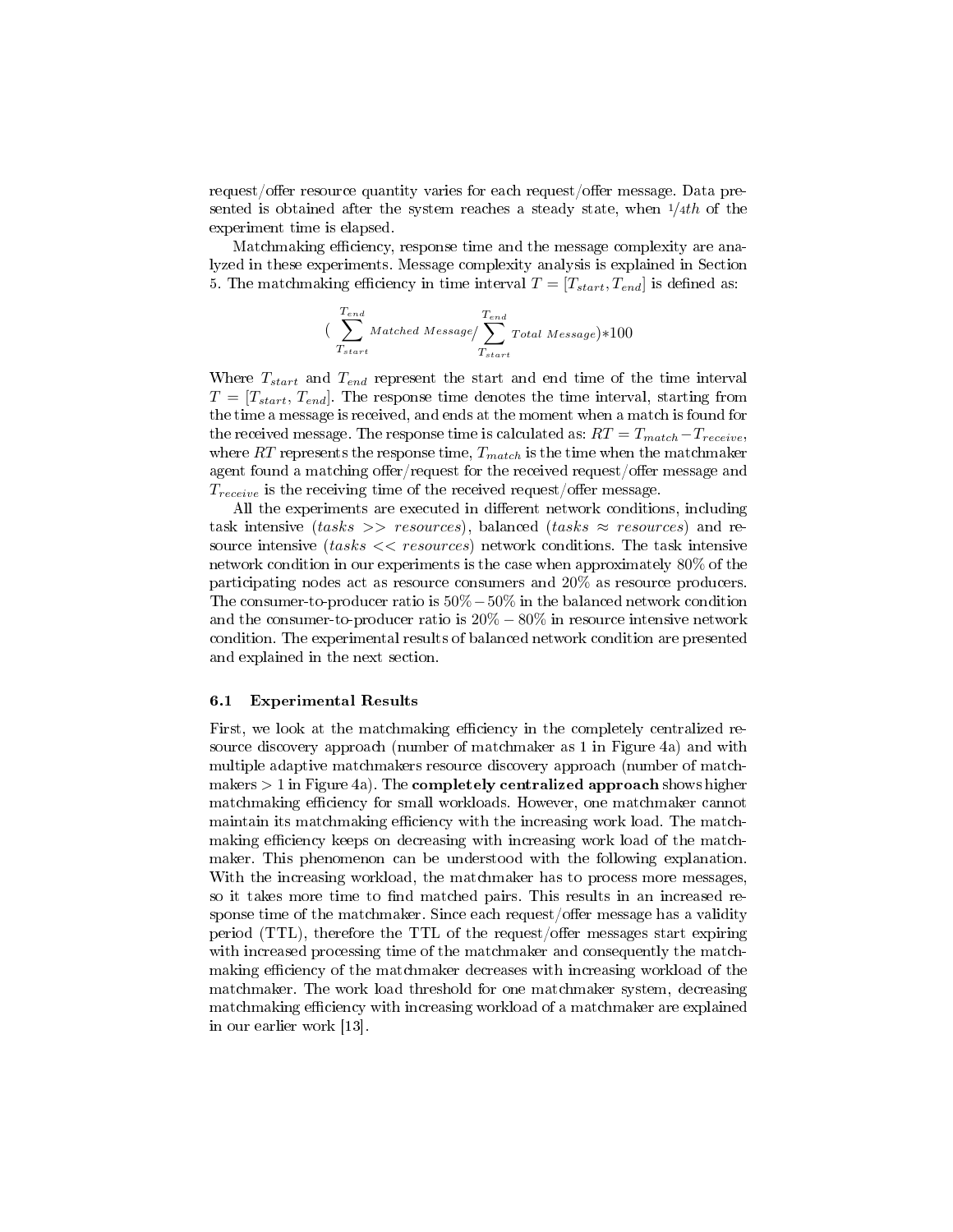

Fig. 4: (a) Matchmaking efficiency of centralized and multiple adaptive matchmakers approach. (b) Matchmaking efficiency with varying the degree of neighborhood in completely decentralized (P2P).

The matchmaking efficiency of multiple adaptive matchmakers approach is not affected by the increasing workload. The adaptive mechanism introduces more matchmaker(s) when needed by an overloaded matchmaker(s). Hence, the matchmaking efficiency remains the same with the increased number of matchmakers. The matchmaking efficiency of completely centralized resource discovery approach is slightly higher than that of multiple adaptive matchmakers approach (Figure 4a). The matchmakers in multiple adaptive matchmakers approach communicate with other matchmakers in order to promote/demote matchmakers and for sharing their access workload with the other matchmakers [12]. Some of the request/offer messages expire during this process. Since, there is no communication or work load sharing with other matchmakers in the completely centralized approach, the maximum matchmaking efficiency of the completely centralized system is slightly higher than that of the multiple adaptive matchmakers system. However, the completely centralized approach is not scalable and can have a single point of failure [12,13].

Figure 4b shows the matchmaking efficiency of the resource discovery approach with varying the degree of neighborhood in a completely decentralized  $(P2P)$  ad hoc grid. The matchmaking efficiency initially increases with an increased degree of neighborhood. This seems logical as with an increased degree of neighborhood, the chances for finding a required resource/offer also increase. However, this trend starts decreasing with further increase in the degree of neighborhood due to the increased number of request/offer messages (refer to Figure 3a). The matchmaker agent of each node has to process more messages. The increased processing time results in TTL expiry of request/offer messages and consequently a drop in the matchmaking efficiency. The experiments were repeated for  $n = 100, 250$  and d was varied from  $d = 2, 4, 6, 8, ..., n$ . The same matchmaking pattern as in Figure 4b was observed.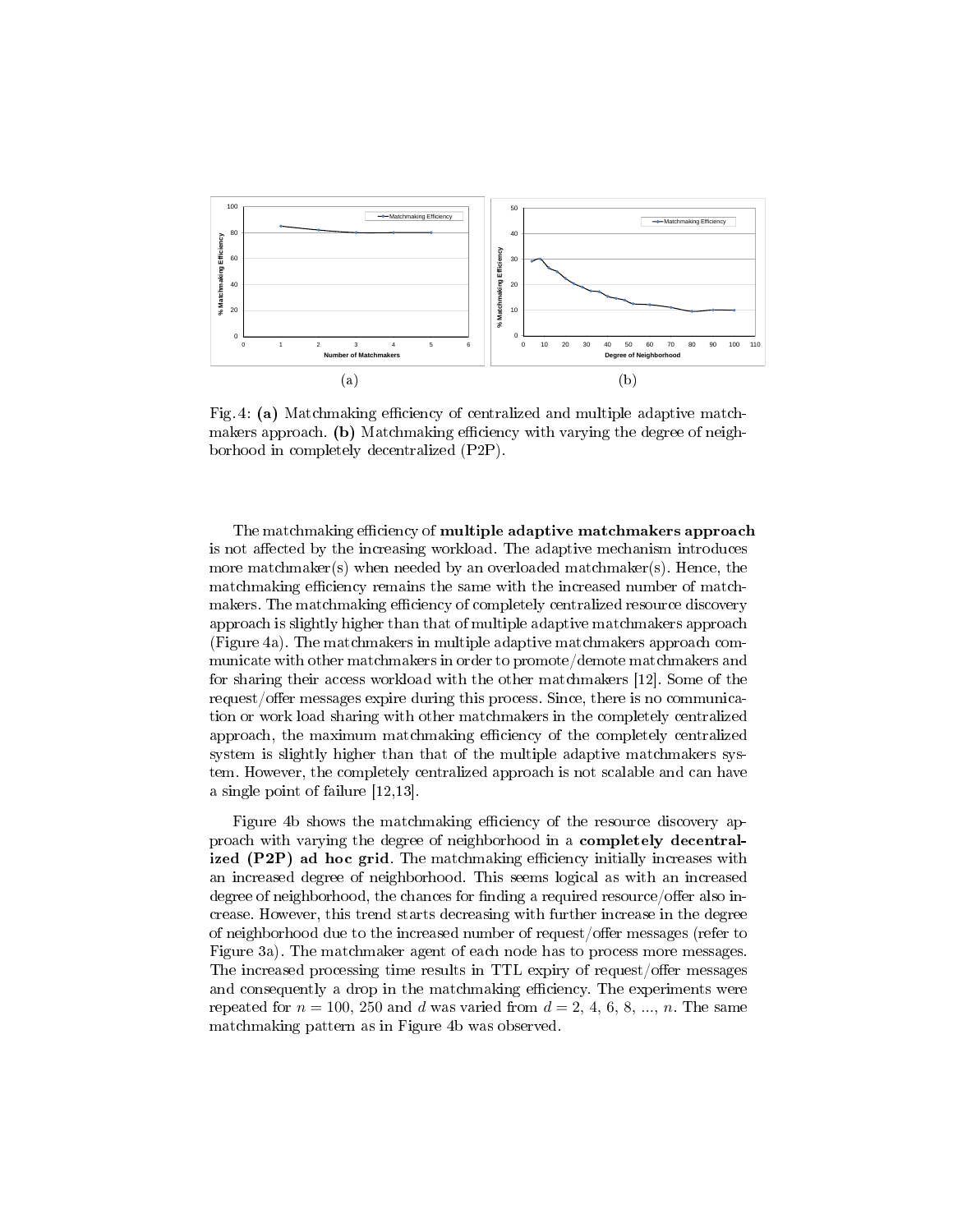

Fig. 5: (a) Response time with varying the degree of neighborhood in the completely decentralized (P2P) approach. (b) Response time of centralized and multiple adaptive matchmakers approach.

An alternative view of the above discussed phenomenon is to consider the average response time. Figure 5a shows the average response time to find a match with varying the degree of neighborhood in a **completely decentralized** (P2P) ad hoc grid. In our experiments, the response time stays stable up to 50 hops in the P2P case. The response time increases more than proportional once the number of hops goes beyond 60 (Figure 5a). The over proportional increase in response time is due to the communication overhead incurred with the increased degree of neighborhood in the completely decentralized (P2P) ad hoc gird.

We observe an increase in the response time of multiple adaptive matchmakers approach with increased number of matchmakers (Figure 5b). This increase is due to the segmentation of the ad hoc grid and due to increased communication as explained in Section 5. The experiments were also executed under resource intensive and task intensive network conditions. We observed the same trend of the matchmaking efficiency and response time as discussed above.

It can be concluded from the above discussion that neither a completely centralized nor a completely decentralized (P2P) is generally a suitable infrastructures for resource discovery in an ad hoc grid. A completely centralized infrastructure is not scalable and can have a single point of failure. On the other hand, a completely decentralized (P2P) infrastructure incurs excessive communication overhead that results in an increased response time and decreased matchmaking efficiency. An intermediate infrastructure having multiple adaptive matchmakers seems most efficient in terms of response time and in finding matches. The intermediate infrastructure with multiple adaptive matchmakers should be preferred whenever possible in the ad hoc grid.